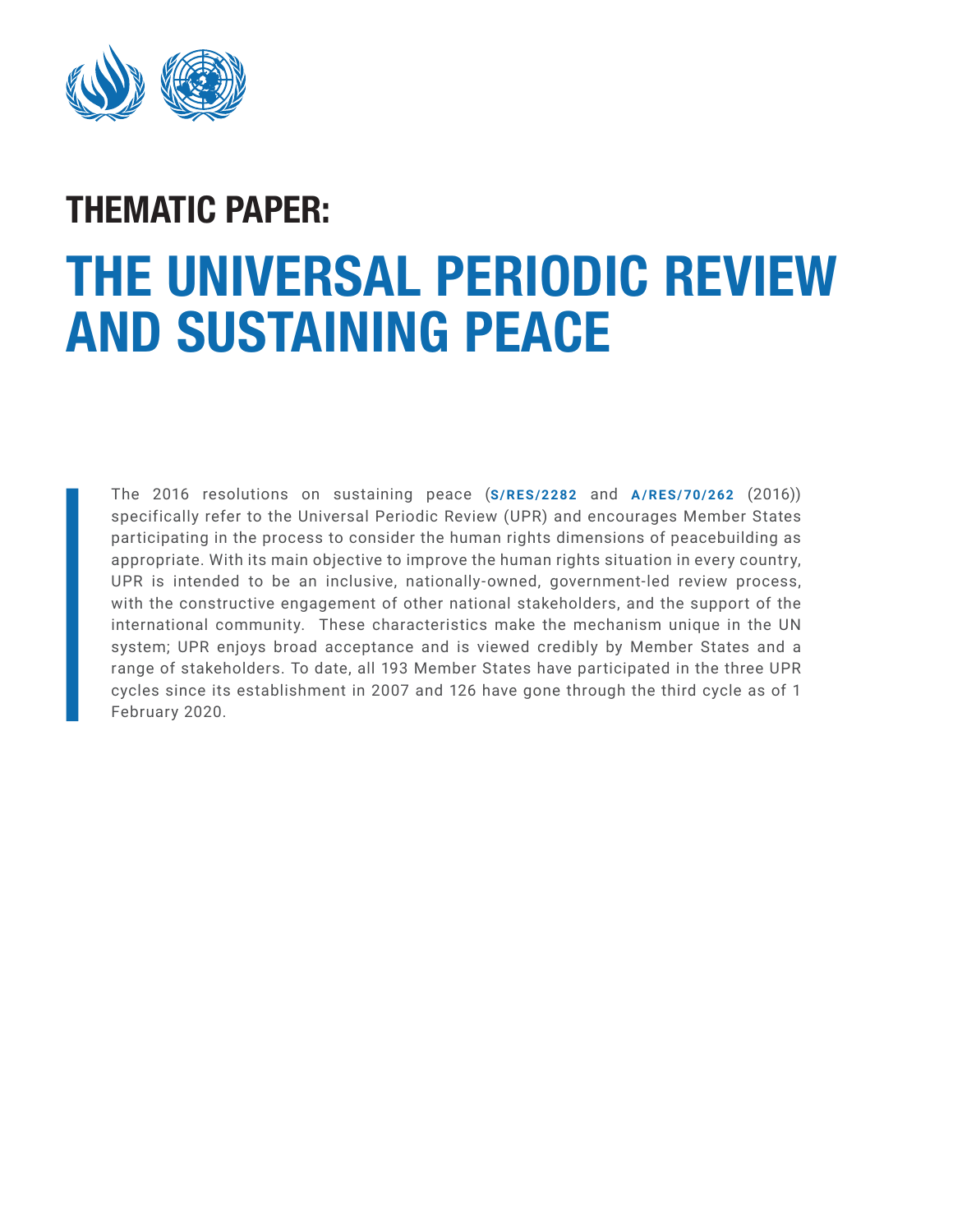# 1. UPR: UNIVERSALITY AND INCLUSIVITY

UPR is grounded in the principle of universality – with all States subject to a review of all human rights and obligations in the UN Charter. This is aligned with the understanding that sustaining peace is both a goal and process to build a common vision of a society and should flow through all three UN pillars at all stages of conflict, and in all its dimensions.<sup>1</sup>

 It is an inclusive process, which draws on three inputs: a national report, UN compilation report and summary of stakeholder information. Information is received from the State under review, UN entities, regional human rights organizations, civil society and national human rights institutions (NHRIs), which provide a comprehensive picture of a country's human rights situation. The process also provides an opportunity to input at different stages: during the pre-session; the review itself in the working group session; and the adoption of UPR outcomes in the Human Rights Council when NHRIs and civil society actors can make interventions and States can make public commitments to support recommendations.

 UPR recommendations - whether they are accepted or noted by the State under review - are the best entry points for engagement, including for technical assistance and capacity-building. Recommendations or areas addressed in the UPR review can be integrated into national action plans, UN or civil society programming, monitoring and follow-up. They offer a space for all stakeholders to discuss measures needed to address human rights challenges or gaps, in support of governments, including those that have a direct bearing on peacebuilding efforts and in realizing the sustainable development goals (SDGs). As such, governments have increasingly strengthened national UPR coordination systems.

# 2. UPR AS A BRIDGE BETWEEN HUMAN RIGHTS, SUSTAINABLE DEVELOPMENT AND SUSTAINING PEACE

UPR considers all human rights holistically in all States and thus has preventive potential: it can be a source of early warning and action – contributing valuable information for peacebuilding analysis, strategy and programming at the country level: identifying and assessing root causes and drivers of conflict and violence, including structural inequalities and discrimination; highlighting gaps to be addressed and proposing responses to mitigate risks. UPR also provides a platform for dialogue and collaboration at the international and national levels – across sectors, and between civil society actors and the States under review.

 UPR has previously addressed the human rights dimensions of peacebuilding in a State under review as linked to peace processes and peace agreements, transitional justice processes, security sector reform, demobilization, disarmament and reintegration programmes, rule of law, access to justice and good governance, as well as poverty reduction. UPR has also become a useful space to raise issues once perceived as sensitive, such as environmental rights, the protection of ethnic or linguistic minorities, the rights of LGBTI persons, or other groups in vulnerable systemic or contextual situations. With information from UN bodies and entities, civil society and NHRIs, States can formulate recommendations, which address the root causes and drivers of conflict. A growing number of recommendations focus on the promotion and protection of economic, social and cultural rights and achieving SDGs and targets, including SDG 16 on peaceful and inclusive societies, as key to sustaining peace.<sup>2</sup>

<sup>1</sup> **[S/RES/2282](https://undocs.org/S/RES/2282(2016))** and **[A/RES/70/262](https://undocs.org/A/RES/70/262)**, PP 8

<sup>2</sup> Please also refer to OHCHR's thematic paper on economic, social and cultural rights and the sustainable development goals in peacebuilding and sustaining peace.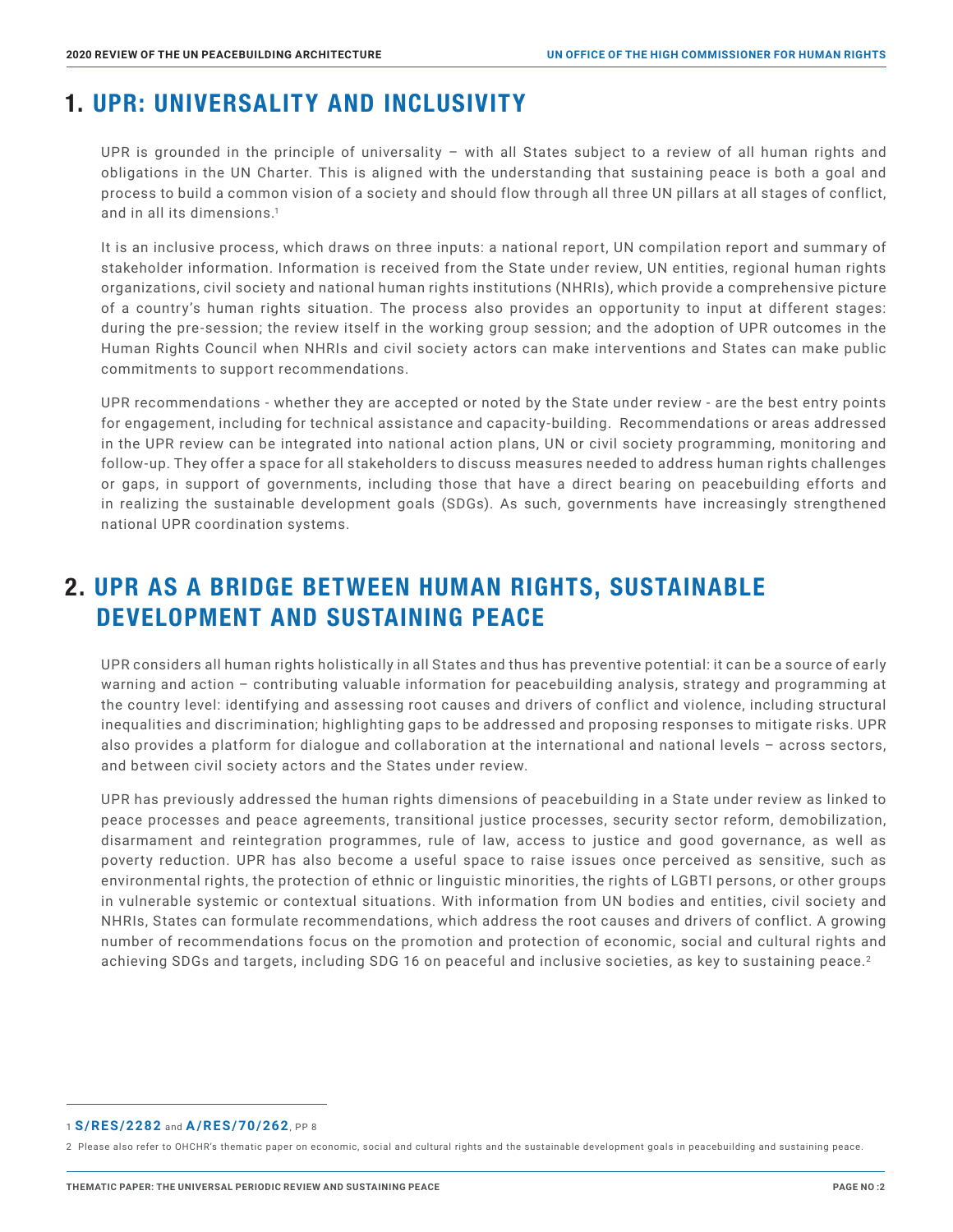# 3. INTEGRATING LANGUAGE AND RECOMMENDATIONS ON SUSTAINING PEACE IN THE CURRENT UPR CYCLE

In the current third UPR cycle,<sup>3</sup> OHCHR has received 317 UN submissions, including 60 joint submissions by UN country teams – 18 of which referred explicitly to preventing conflict and human rights violations. Country teams have also proposed context-specific and tailored recommendations to address the root causes of conflict and persisting human rights violations, such as the adoption of laws on intercultural justice to strengthen dialogue among different parts of the population; the strengthening of conflict resolution mechanisms, such as Regional Peace Councils and Regional Security Councils, or the provision of assistance to those displaced by conflict to ensure the enjoyment of social and economic rights.

 Countries affected by violence and conflict have also received numerous recommendations related to accountability, transitional justice, and redress for victims and affected communities, including the ratification of the International Criminal Court's Rome Statute, as well as strengthening national judicial bodies. Recommendations aimed at combating impunity over past or continuing human rights violations also aim to address long-standing grievances that may otherwise compromise peace, security and development. Notably, most recommendations relevant for conflict prevention and sustaining peace were accepted by States.

 In 2018, OHCHR and the Quaker United Nations office in Geneva launched a two-year pilot project on the use of the UPR in sustaining peace in accordance with paragraph 11 of the 2016 resolutions.4 The project supported governments, UN entities and civil society in three pilot countries engaged in the third cycle to include context and conflict-relevant human rights inputs and recommendations in the three documents used for the review and the outcome document. It is hoped that the outcome of the project will demonstrate that systematic engagement in the UPR process can contribute to peacebuilding and sustaining peace efforts at country level, and more broadly, that human rights information and analysis, as well as the recommendations of human rights bodies and mechanisms, should be more systematically used in the UN's policy and operational responses to conflict prevention, peacebuilding and sustaining peace.

## 4. ENTRY POINTS FOR ENGAGEMENT

The human rights issues contained in UPR reports and recommendations often reflect the analysis and recommendations of other human rights mechanisms: treaty bodies and special procedures and regional human rights institutions; as well as of UN country teams and national stakeholders, including NHRIs. UPR recommendations often cover a cross-section of gaps and challenges in human rights implementation to be addressed at country level.

### **UPR reports and recommendations: engagement of peacebuilders in the UPR process.**

 As the third cycle focuses on implementation of human rights commitments and accepted recommendations since the previous cycle, UPR reports can provide a holistic assessment of a country context. Accordingly, UN entities, civil society organizations, national and local peacebuilders should be encouraged to engage in the UPR process. The possibility of joint reporting by peacebuilding and human rights actors can be a catalyst for dialogue within civil society and across disciplines at the national level. National consultations in the development of a State's national report should more systematically include peacebuilding organizations for both input and design of solutions. To increase UPR's effectiveness as a mechanism in the collective toolbox for building and

<sup>3</sup> Each UPR cycle lasts for 4.5 years. The third cycle is from 2017 to 2021.

<sup>4</sup> The project is a follow-up to a first phase conducted by QUNO in 2017, which concluded that UPR offered entry points for collaboration with and among government, civil society and the UN in addressing human rights to prevent conflict. The project demonstrated that UPR recommendations had value for peacebuilding analysis, strategy and programming at country level and could promote communication and collaboration between peacebuilding and human rights civil society organisations throughout the UPR cycle, from report production to implementation and evaluation. However, it also highlighted that few UPR recommendations specifically addressed "sustaining peace issues", as linkages with human rights were not explicitly made, and that peacebuilding actors do not systematically engage in the UPR process. UPR.https://quno. org/sites/default/files/resources/QUNO%20Integrating%20Human%20Rights%20and%20Sustaining%20Peace\_FOR%20WEB.pdf.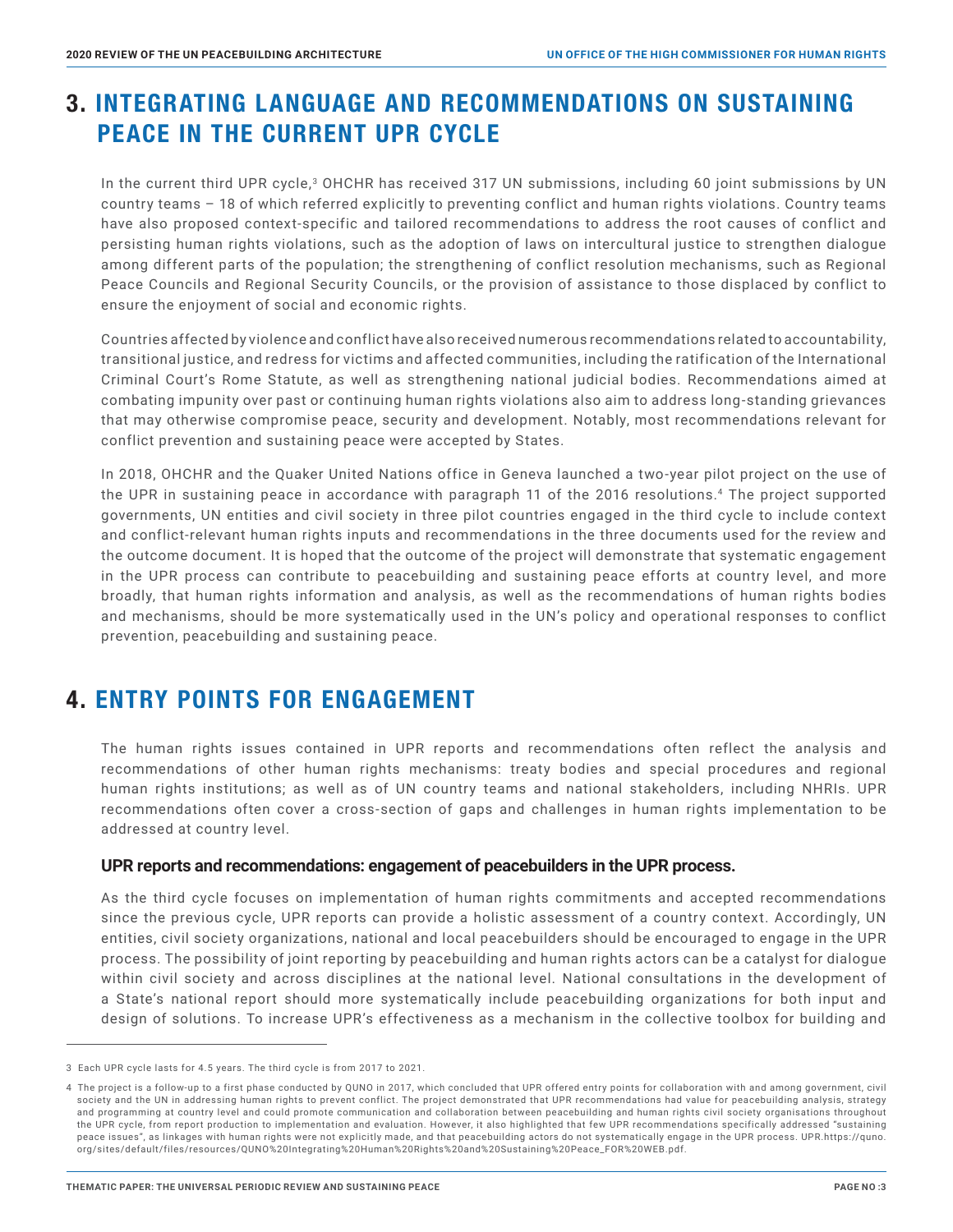sustaining peace, recommending States and States under review should be encouraged to formulate and accept recommendations that are relevant for sustaining peace. Recommending States should follow implementation of their recommendations and commit to providing technical and financial support as necessary.

#### **UPR pre-session**

 The pre-session meeting is organized by a Geneva-based organization (UPR-Info) and takes place before formal review. Civil society and NHRIs can share views and information on relevant States and propose specific recommendations to be made.<sup>5</sup> The pre-session meeting allows for grassroots, national and international civil society organisations to contribute and dialogue with Member States on country situations, advocate for specific concerns to be raised, and formulate targeted recommendations on conflict prevention and sustaining peace efforts.

## **UPR Working Group**

 Member States' role in the UPR Working Group is to highlight progress made with respect to a State's human rights obligations, raise human rights concerns, and make targeted recommendations to enhance the human rights situation, prevent conflict and promote sustainable peace. As the review is public and can be watched online, UN country teams are encouraged to organize screenings with relevant national and international stakeholders.

## **Implementation of UPR recommendations**

 Systematic implementation of key recommendations, anchored in human rights obligations and commitments, and fully integrated with efforts to achieve the SDGs, can have a preventive effect: addressing root causes; triggers and drivers of violence; conflict and humanitarian emergencies; and mitigating their impact, such as reducing displacement and migration flows.

The High Commissioner's letters, annexes, matrixes and infographics: In the third cycle, the High Commissioner for Human Rights engages formally with the Ministers of Foreign Affairs of States reviewed highlighting 10 to 15 areas which require particular attention, particularly ahead of the next cycle. OHCHR makes publicly available letters by the High Commissioner to the Foreign Minister concerned with relevant annexes on the areas requiring attention. Additional information is also publicly available: a matrix of recommendations (clustered by theme and linked to the SDGs) accepted or noted by States reviewed, and an infographic on trends regarding recommendations between the second and third cycles (also linked to specific SDGs, such as SDG 16 on peaceful and inclusive societies, SDG 10 on reducing inequalities, SDG 8 on decent work and economic growth, SDG 5 on gender equality and SDG 4 on quality education). These documents can be more strategically used by UN country teams as roadmaps for engagement and in developing analysis and planning frameworks, for example the Common Country Analysis and Sustainable Development Cooperation Framework.

The role of Parliaments: As more than half of UPR recommendations require or involve parliamentary action, the role of parliaments in furthering human rights and sustaining peace is critical. **[The resolution adopted at the](file://C:\\Users\ams10\Downloads\item_4-cmi-final-e.pdf)**  138th Assembly of the Inter-Parliamentary Union on sustaining peace as a vehicle for achieving sustainable **[development](file://C:\\Users\ams10\Downloads\item_4-cmi-final-e.pdf)** calls on all parliaments to contribute to sustaining peace and the SDGs. Using the preventive potential of the parliamentary process, parliaments can mitigate and resolve conflict, including through human rights monitoring, ensuring protection, establishing inclusive dialogue processes, and mediation to peacefully address the needs of all segments of society. The report on the contribution of parliaments to the work of **[the Human Rights Council and its UPR](https://undocs.org/A/HRC/38/25)** (A/HRC/38/25) offers guidelines and principles on the engagement of parliaments in implementing human rights recommendations.

<sup>5</sup> https://www.upr-info.org/en/upr-process/pre-sessions/frequently-asked-questionssgsm19136.doc.htm